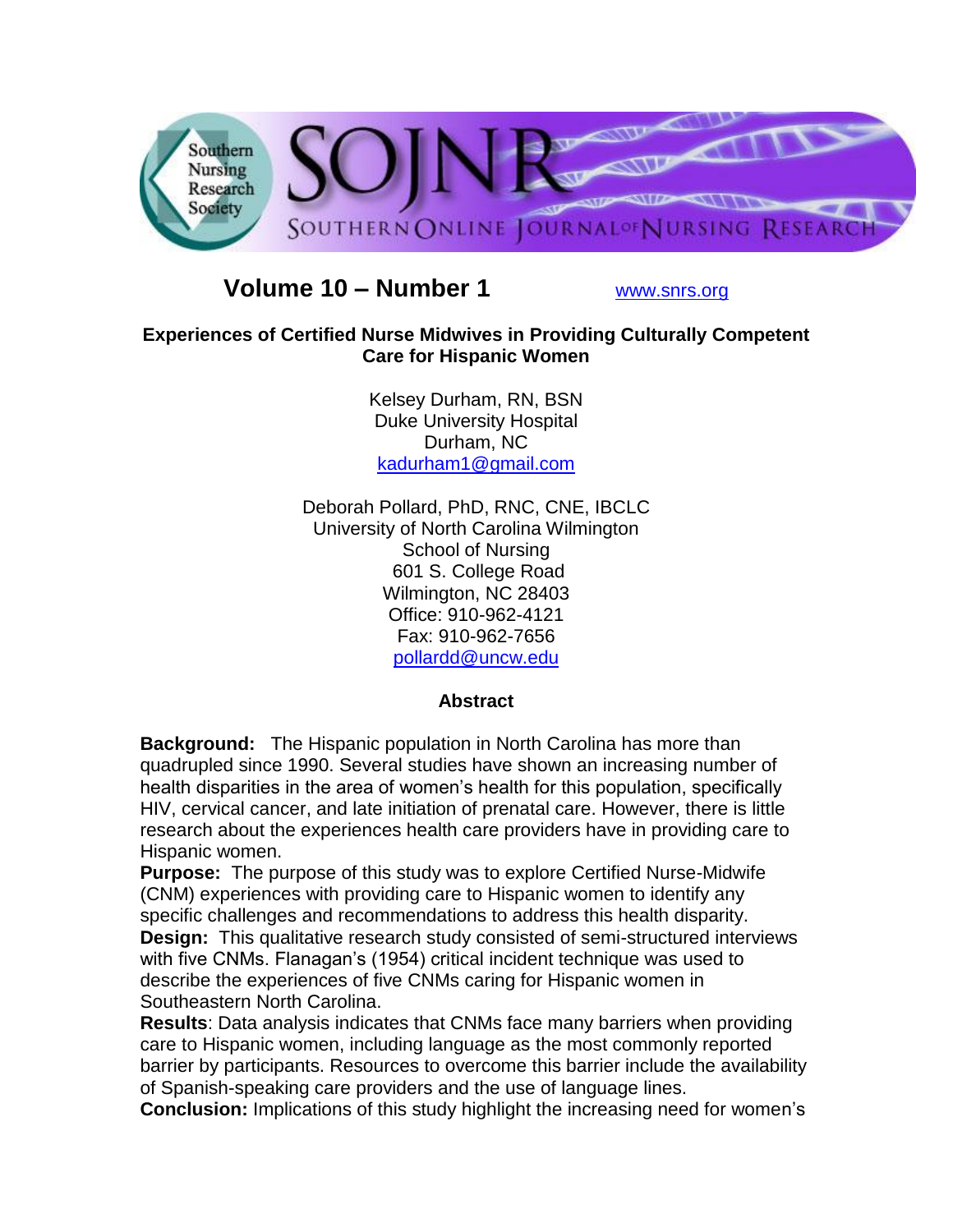health care providers to incorporate strategies to provide culturally competent care to women of Hispanic origin.

**Keywords:** nurse midwife, culturally competent care, barriers to care, health disparity

### **Experiences of Certified Nurse Midwives in Providing Culturally Competent Care for Hispanic Women**

### **Introduction**

The Hispanic population in North Carolina is steadily growing, and it has more than quadrupled since 1990. In 2008, the NC Hispanic population was estimated to be 640,000 compared to only 76,726 in 1990.**[1,2](http://snrs.org/publications/SOJNR_articles2/n)** The United States Census Bureau estimated the 2004 Hispanic population of NC to be just over 6% of the total population[.](http://snrs.org/publications/SOJNR_articles2/n)**<sup>3</sup>** In 2006, North Carolina had the fifth highest Hispanic growth rate, with a near 55% increase between 2000 and 2006. Of the 4.3 million women residing in North Carolina, Hispanic women make up 4% of this total.**[4](http://snrs.org/publications/SOJNR_articles2/n)** Because there is an upward trend in the growth of the Hispanic population, particularly women, it is imperative that health care providers address the health care needs of these women.

Several studies have explored the health outcomes of Hispanic women residing in the United States. Specific to women"s health, Hispanic women report lower levels of knowledge on prevention of the Human Papillomavirus (HPV)<sup>[5](http://snrs.org/publications/SOJNR_articles2/n)</sup> and AIDS,<sup>[6](http://snrs.org/publications/SOJNR_articles2/n)</sup> and have a higher infant mortality rate, compared to non-Hispanic white women.**[3](http://snrs.org/publications/SOJNR_articles2/n)** In 2001, the greatest proportion of US cases of perinatal HIV was reported for infants of Hispanic and African American decent.**[6](http://snrs.org/publications/SOJNR_articles2/n)** Hispanic women also suffer some of the highest cervical cancer incidence rates in the US, which is twice as high as non-Hispanic white women.**[5](http://snrs.org/publications/SOJNR_articles2/n)** Reasons for their lack of knowledge on prevention include communication barriers between themselves and their health care providers, financial instability, and the lack of culturally competent health care workers.<sup>1</sup>

Hispanic women are also less likely than non-Hispanic women to report initiating prenatal care within the first trimester of pregnancy. The North Carolina Report Card on racial and ethnic disparities found that 29.9% of Hispanic women received late or no prenatal care.**[3](http://snrs.org/publications/SOJNR_articles2/n)** Factors related to this disparity in receiving prenatal care include their view of pregnancy as a "natural and normal" process,**[8](http://snrs.org/publications/SOJNR_articles2/n)** lack of financial means, lack of transportation, embarrassment of having a physical examination, and long waiting times.**[9](http://snrs.org/publications/SOJNR_articles2/n)**

Certified Nurse-Midwives (CNMs) work in the area of women"s health by providing prenatal and postpartum care, as well as routine gynecologic services to a multitude of populations and cultures. According to an article in the Journal of Nurse-Midwifery, 99% of clinically active CNMs provide care to women from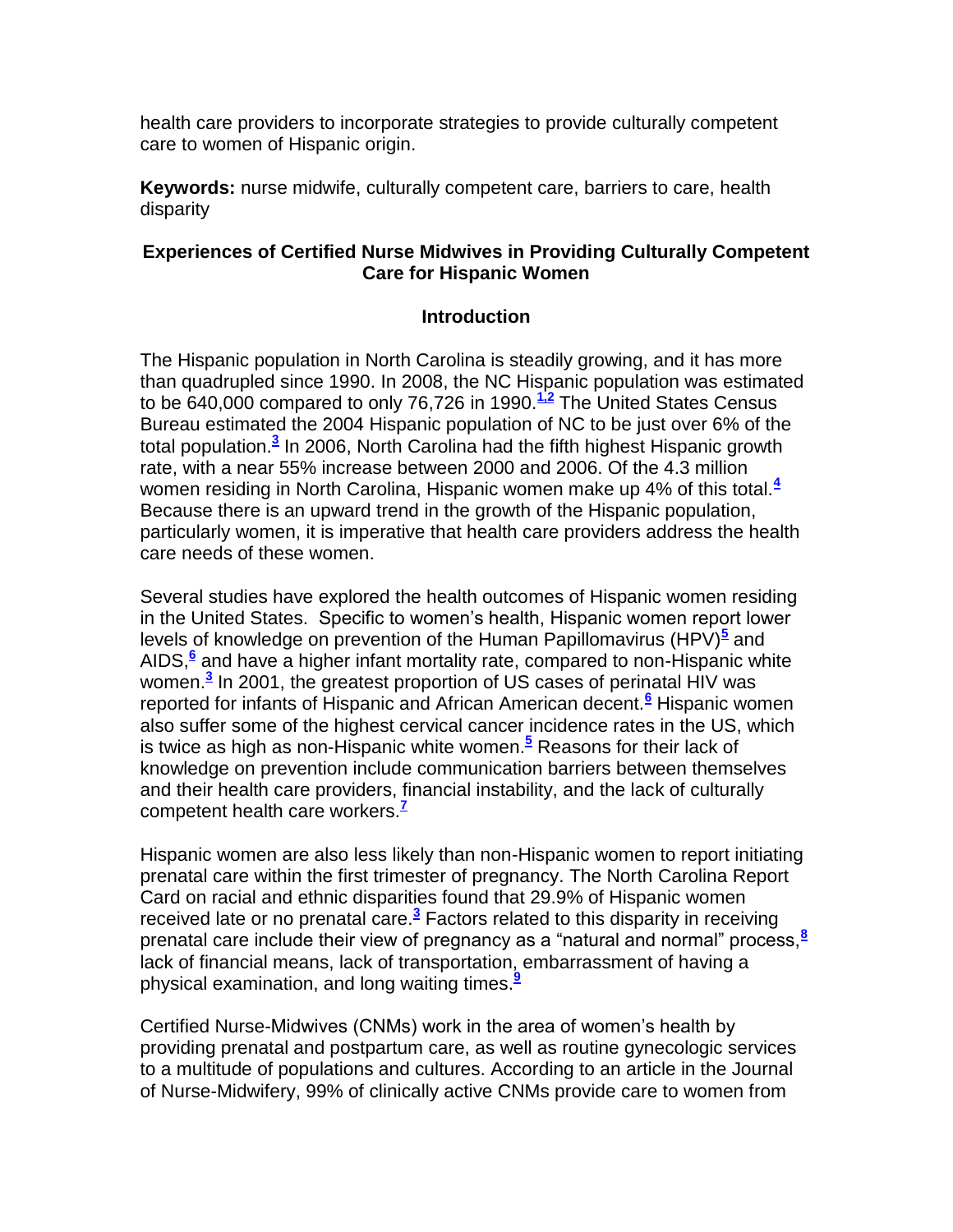vulnerable populations, including those who are poor, uninsured, or immigrant.**[10](http://snrs.org/publications/SOJNR_articles2/n)** Therefore, it is important that CNMs practice cultural awareness in the health care setting.

The American College of Nurse-Midwives identified cultural competency as one of the "Hallmarks of Midwifery," meaning it is a desirable quality of all members of the profession.**[11](http://snrs.org/publications/SOJNR_articles2/n)** Cultural competency means to understand an individual"s health behaviors that are influenced by cultural and social factors, while devising interventions that take these issues into account, to assure that quality health care is delivered to all members diverse populations.**[12](http://snrs.org/publications/SOJNR_articles2/n)** One of North Carolina"s health goals for 2010 is to eliminate health disparities among different segments of the population, which includes racial and ethnic disparities.**[13](http://snrs.org/publications/SOJNR_articles2/n)** Because CNMs provide care to a number of diverse populations, cultural competency is necessary to achieve this goal. Evidence shows a trend in poor health outcomes among Hispanic women; however, there are limited studies on practices provided by CNMs to these women. The purpose of this study was to describe the experiences of CNMs in Southeastern North Carolina in providing care to Hispanic women during their childbearing years.

# **Research Questions**

The research questions posed for this study are:

- 1. What are the experiences of CNMs in Southeastern North Carolina in providing care to Hispanic women?
- 2. What barriers do CNMs in Southeastern North Carolina face in providing culturally competent care to Hispanic women?
- 3. What resources are available to overcome these barriers?

# **Literature Review**

A review of recent literature provided knowledge on known barriers to prenatal care for Hispanic women, the health disparities that result, and the role of the CNM in providing culturally competent care to childbearing women.

Researchers have found consistency in Hispanic women"s reasons for seeking late or no prenatal care. Reasons include communication barriers between the patient and provider, financial instability, and lack of transportation or childcare services.**[1](http://snrs.org/publications/SOJNR_articles2/n)** Shaffer (2002) interviewed 46 pregnant Hispanic women about factors influencing their access to prenatal care. Alarmingly, all 46 women said that having someone who speaks their language was a key decision-maker in accessing and continuing prenatal care. Some of the women reported that a Spanish speaking health care provider would better understand their culture. Another study revealed that Hispanic women who had an interpreter available to them during their visits were less satisfied than women who had a Spanishspeaking provider.**[9](http://snrs.org/publications/SOJNR_articles2/n)** Lack of health insurance was also found to be a barrier to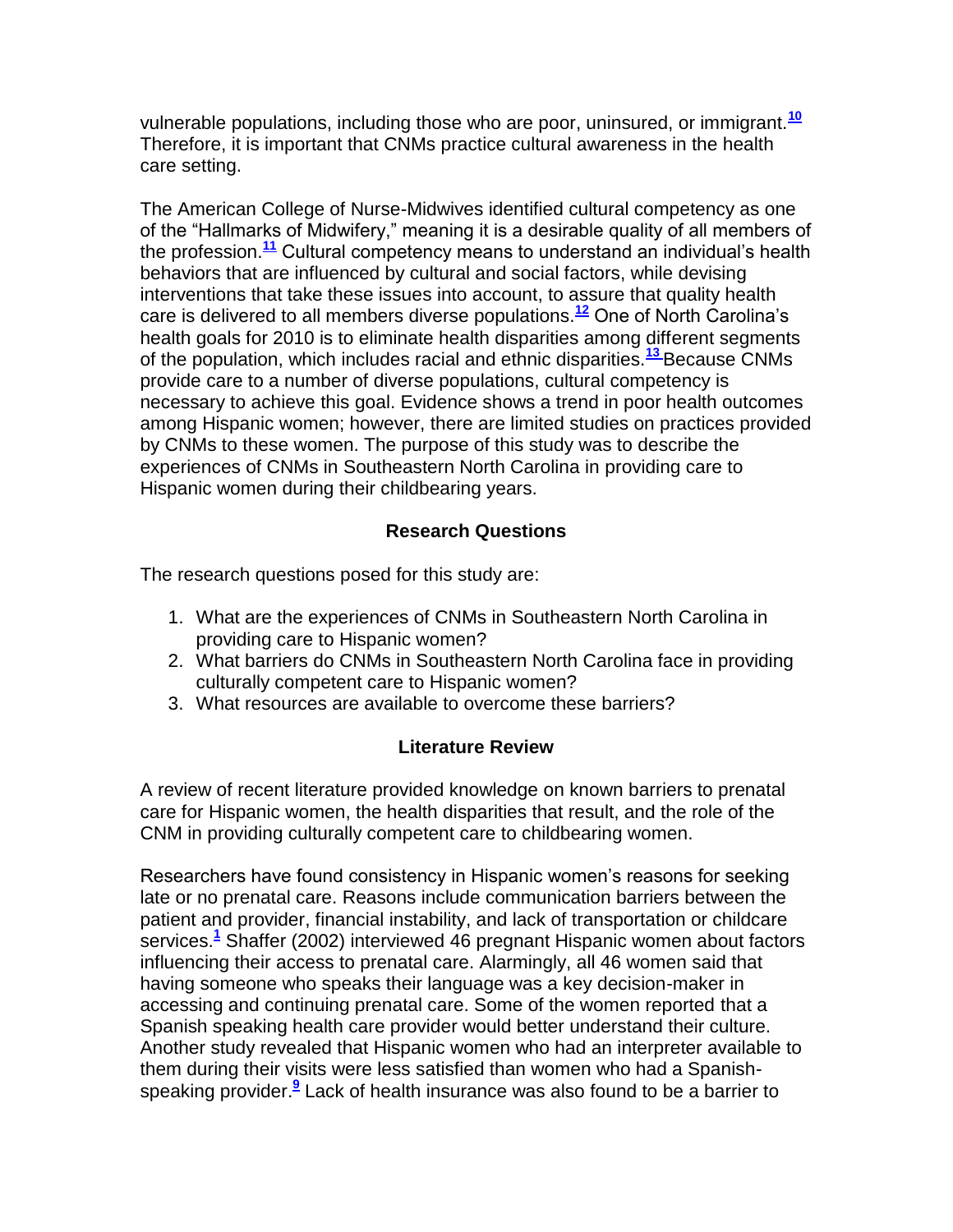accessing care. Kalofonos and Palinkas (1999) further explored this barrier among Mexican-American women and found that women without any form of health insurance were almost six times as likely to have fewer than three prenatal care visits as women who did have health care coverage.

In 2006, 62.3 percent of non-Hispanic white women reported themselves to be in excellent or very good health, compared to only 53.4 percent of Hispanic women.**[4](http://snrs.org/publications/SOJNR_articles2/n)** Minority women are disproportionately affected by a number of diseases and health conditions, including HIV/AIDS and sexually transmitted infections. Non-Hispanic black women and Hispanic women accounted for more than three-fourths of women with HIV/AIDS in 2006.**[4](http://snrs.org/publications/SOJNR_articles2/n)** A survey on timely prenatal care initiation and perinatal HIV transmission indicated that Hispanic women may be at an elevated risk for missing perinatal HIV prevention opportunities due to higher rates of late prenatal care.**[6](http://snrs.org/publications/SOJNR_articles2/n)**

Several studies have reported high incidences of cervical cancer in Hispanic women. A focus group on their knowledge of HPV showed that Hispanic women have some inconsistencies in their beliefs about HPV transmission,<sup>[5](http://snrs.org/publications/SOJNR_articles2/n)</sup> indicating a need for education from the health care provider. Additionally, because of their lack of culturally sensitive prenatal care, Hispanic women in one study were found to lack information about testing for birth defects.**[13](http://snrs.org/publications/SOJNR_articles2/n)** Accordingly, Hispanic women older than 35 years are three times more likely to have a child with Down Syndrome than white women.**[14](http://snrs.org/publications/SOJNR_articles2/n)** An exploratory analysis of Hispanic, white, and African American women receiving no prenatal care found that these women were more likely to have low birth weight and small for gestational age infants.**[15](http://snrs.org/publications/SOJNR_articles2/n)**

The American College of Nurse-Midwives (ACNM) places great emphasis on its national certification examination in nurse-midwifery. In 2000, the ACNM conducted a task analysis on beginning midwives to determine their comprehension of knowledge and skills related to the profession. The ACNM labeled cultural competency as one of the core competencies of midwifery, meaning it is a professional responsibility of all CNMs to provide culturally sensitive care to their patients and families.**[11](http://snrs.org/publications/SOJNR_articles2/n)** Tandon, Parillo, and Keefer (2005) conducted a study of 417 Hispanic and non-Hispanic women initiating prenatal care. Semi-structured interviews were conducted and Hispanic women were more likely to report that nurses and doctors treated them with disrespect during their prenatal care appointments than were non-Hispanic women. In addition, this lack of patient-centered care limited Hispanic women"s ability to understand information given to them during prenatal visits. While we know there is evidence of health disparities among Hispanic women, there is little evidence to discuss the experiences of CNMs in providing cultural competent care to this population to improve health care outcomes.

#### **Methodology**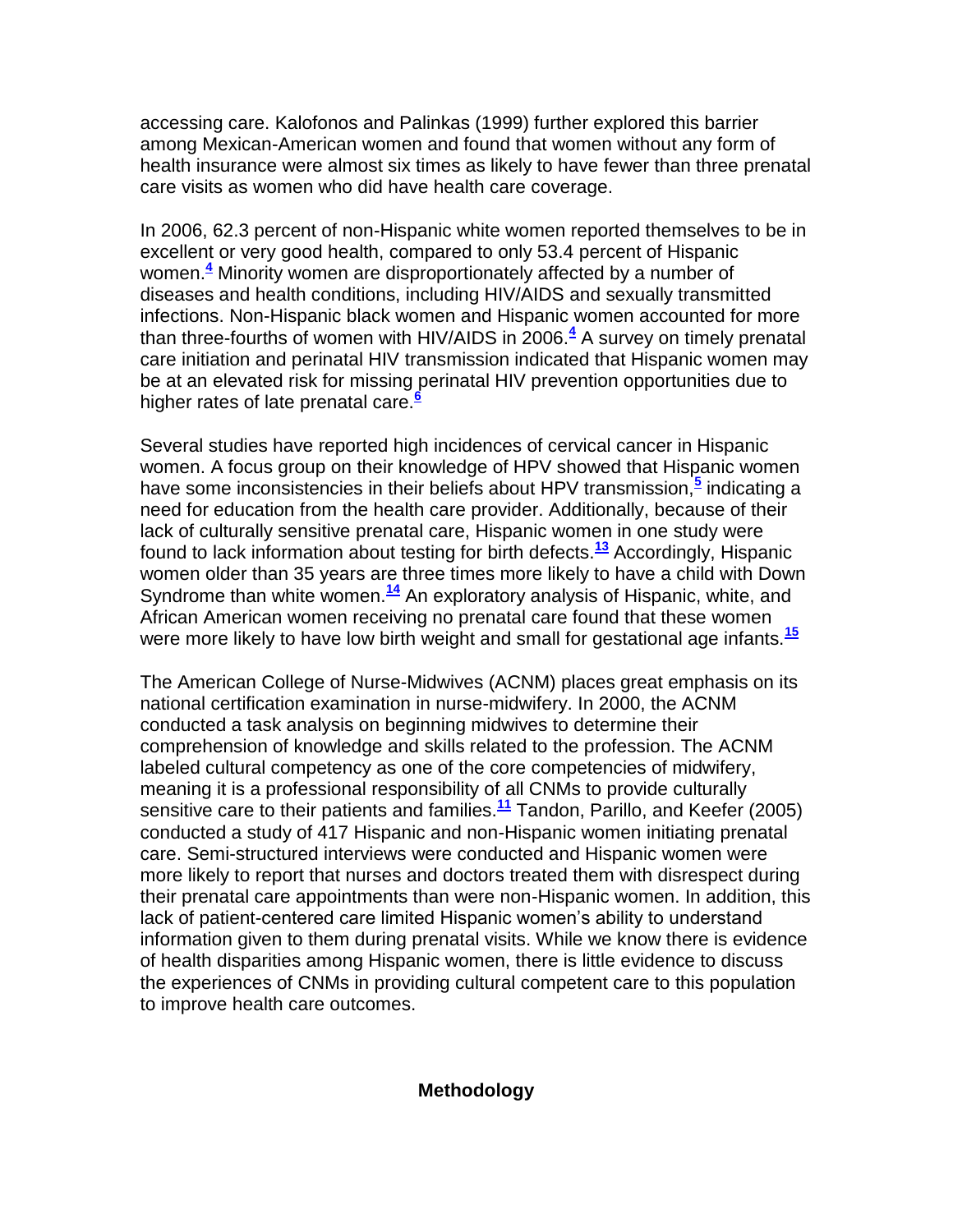This qualitative research study used the critical incident technique developed by Flanagan (1954).**[17](http://snrs.org/publications/SOJNR_articles2/n)** During World War II, the critical incident technique was used to quickly train flight crews and to determine the success or failure of a mission. Flanagan developed this technique to more efficiently identify critical flight crew behaviors than more traditional research methods. His findings played a key role in identifying screening criteria for flight crews and the development of flight training programs. Today, the critical incident technique is used for emergency situations, educational methods, and professional certification and licensure. More specifically, this technique has been used in health care settings to identify patient"s responses in studies of health care quality.**[18](http://snrs.org/publications/SOJNR_articles2/n)**

The critical incident technique focuses on providing solutions to practical problems by obtaining information from real life experiences. In the case of this study, information about experiences of CNMs with Hispanic women was desired, and this information was easily obtained by listening to stories about these experiences. These interviews allowed participants to describe which interventions are more effective in overcoming barriers between the non-Hispanic provider and the Hispanic patient. This method pulls facts out of interviews and reduces personal opinions and biases. Additionally, the critical incident technique offers flexibility. Although the face-to-face interview is the most effective method for collecting data, questionnaires, telephone interviews, and workshops can be used as well. The intention of this method is to allow the participant to be as specific as possible in describing incidents from memory.**[17](http://snrs.org/publications/SOJNR_articles2/n)**

### **Sample and Procedure**

The sample in this IRB approved study included a convenience sample of five CNMs practicing in southeastern North Carolina. CNMs were contacted by email inviting them to participate in the study. Participants were asked to provide any names of colleagues who would be willing to be contacted for possible participation. These additional participants were contacted by email and directed to contact the researcher if they were interested in participating. After obtaining informed consent, each participant completed a demographic questionnaire, which included their age, ethnicity, years of practice, percent of Hispanic patients seen each month, and the number of deliveries each month. The demographic data were recorded and the semi-structured interviews followed. Subject recruitment and interviews continued over a five month period until saturation of the data was identified.

During the semi-structured interview, participants were asked to (1) describe their experiences with Hispanic women, (2) explain barriers in providing care to this population, (3) explain resources to overcome barriers, (4) explain preparation modalities in providing culturally competent care, and (5) describe what aspects are important in a practice to provide culturally competent care. Questions were derived from information found during the literature review. At the conclusion of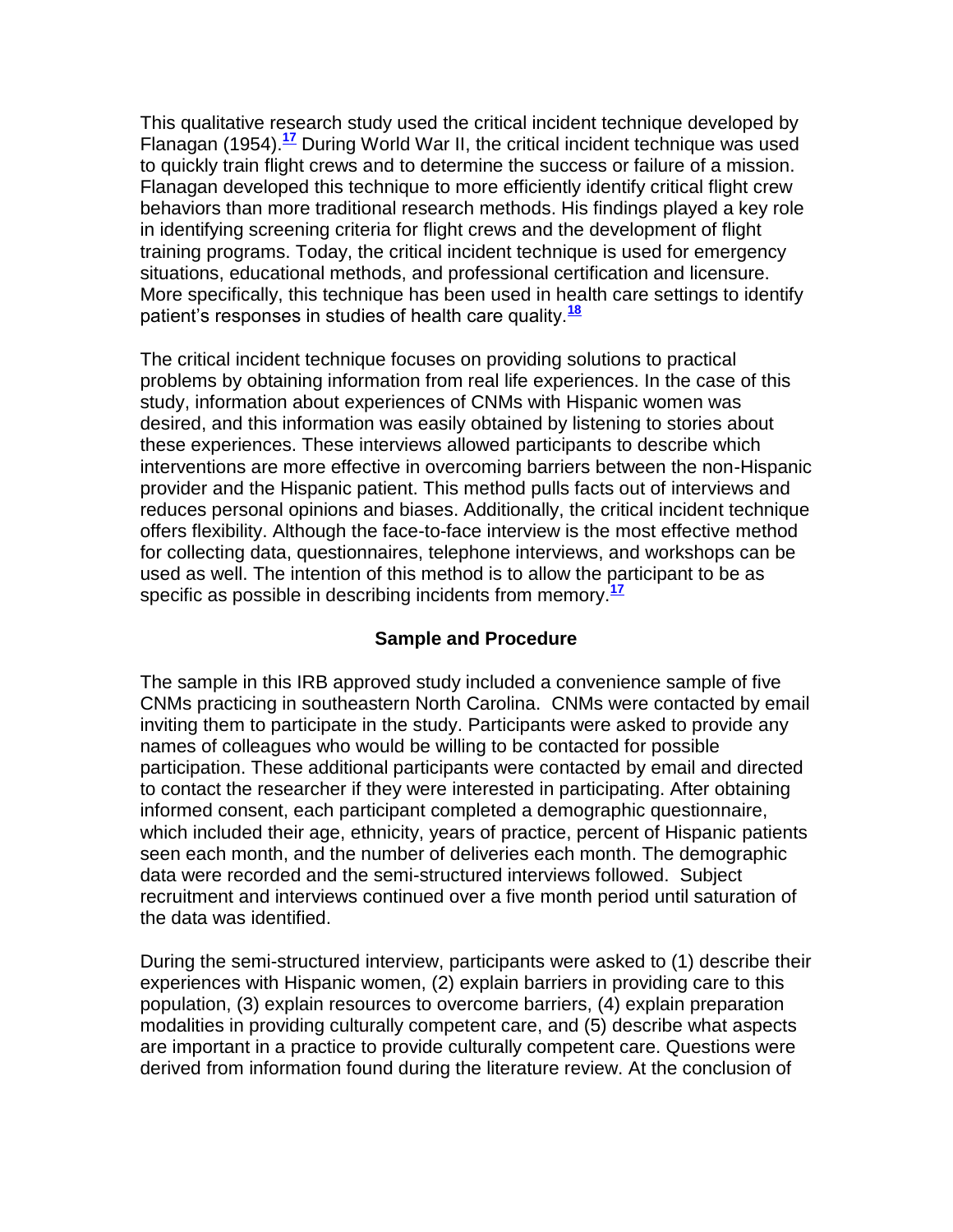the interview, each participant was asked if there was any other information from their experiences that they thought would be helpful in this study.

Each interview was a one-time interview that took place in person at the CNM"s place of practice. The length of the interview was anywhere between twenty to sixty minutes, depending on the information the CNM had to provide. The interviews were tape recorded and later transcribed for data-analysis. Only the primary investigator and faculty advisor had access to the data files and all data was stored in a locked, secure file. Each CNM was identified on tape as "CNM 1," "CNM 2," and so forth, so that their identity was kept confidential. Consistency in answers to the interview questions occurred early on in the interview process; it was at this time that the interviews stopped and data analysis began.

Major categories were identified based on the responses to each interview question. The student researcher and two doctorally prepared nurses independently sorted the interview responses to determine the major categories of critical incidents; the three independent reviews resulted in 95% agreement. Disagreements were used to refine and determine the final set of major categories for each interview question.

#### **Results**

Critical incidents were gathered from the semi-structured interviews and grouped in to the following categories: experiences with Hispanic women, barriers to care, resources to overcome barriers, midwifery coursework, and attributes important in a practice to provide culturally competent care.

### *Demographic Data*

A convenience sample of five CNMs currently practicing in southeastern NC participated in the interview process. The age of the sample ranged from 34 years to 61years, with a mean of 49.8 years. The average years of practice as a midwife were 7.25 years. Four of the five CNMs said that Hispanic women make up 5% or less of their patient population, while one CNM reported Hispanics as making up 75% of her patient population. The average number of deliveries that participants have each month is 14. All five participants reported that they were non-Hispanic and could not speak Spanish fluently.

### *Experiences with Hispanic Women*

All five (100%) CNMs reported that they are currently practicing as midwives. Three (60%) of the participants currently work in a private practice, while two (40%) participants currently work in a health department. Two (40%) midwives reported previously practicing in a setting in which Hispanic women made up greater than 50% of their patient population. Currently, four of the five CNMs said that Hispanic women make up less than 5% of their patient- population.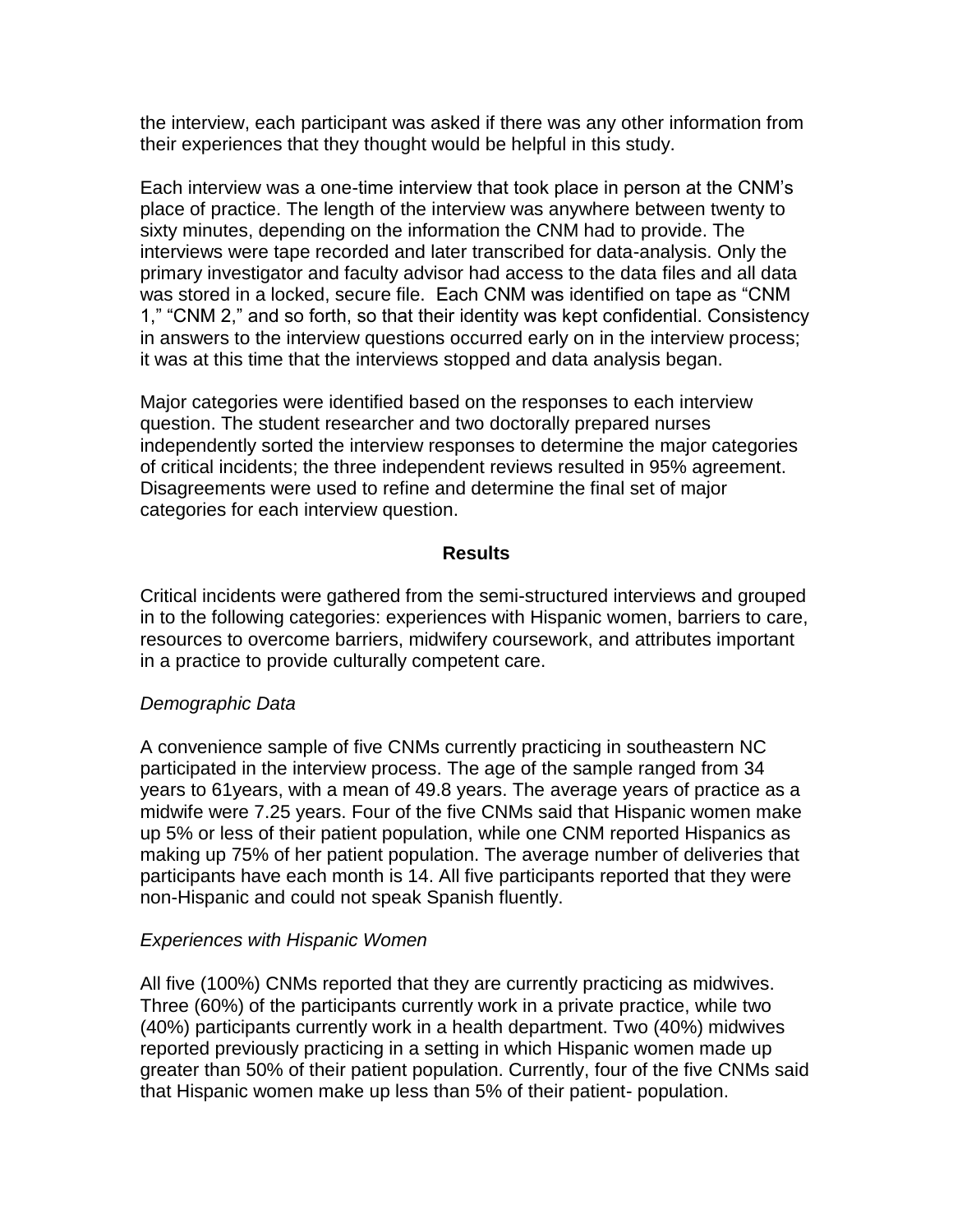# *Barriers to Providing Care*

Table 1 describes barriers in providing care to Hispanic women as reported by the CNMs. A total of 22 critical incidents were reported for this category. The critical incidents in this category include: language barriers, lack of additional time needed for interpretation, lack of access to care, uncertainty of accuracy of translation by interpreter, male partner dominance during interactions, complication of language lines, lack of Spanish-speaking care providers, and lack of literacy by the patients.

| <b>Major Category</b>                  | Number of      | Percent |
|----------------------------------------|----------------|---------|
|                                        | Incidents      |         |
| Language Barrier                       | 5              | 22.7%   |
| <b>Lack of Additional Time Needed</b>  | 4              | 18.2%   |
| for Interpretation                     |                |         |
| Lack of Access to Care                 | 3              | 13.6%   |
| Uncertainty of Accuracy of Translation | 3              | 13.6%   |
| by Interpreters                        |                |         |
| Male Partner Dominance During          | 2              | 9%      |
| Interactions                           |                |         |
| <b>Complexity of Language Lines</b>    | 2              | 9%      |
| Lack of Spanish-speaking Care          | $\overline{2}$ | 9%      |
| Providers                              |                |         |
| Lack of Literacy by Patients           | 1              | 4.5%    |
| Total                                  | 22             |         |

**Table 1:** Barriers to Providing Care (n=22)

The most commonly reported critical incident was a language barrier, which made up 22.7% (n=5) of the critical incidents. The second most commonly reported critical incident for this category was a lack of additional time needed for language interpretation, which accounted for 18.2% (n=4) of the incidents. One CNM said, "Time, you need more time when you don"t speak the language. Everything has to be doubled."

Another commonly reported barrier was things that impede their access to care, such as transportation, lack of insurance, and undocumented citizenship. Access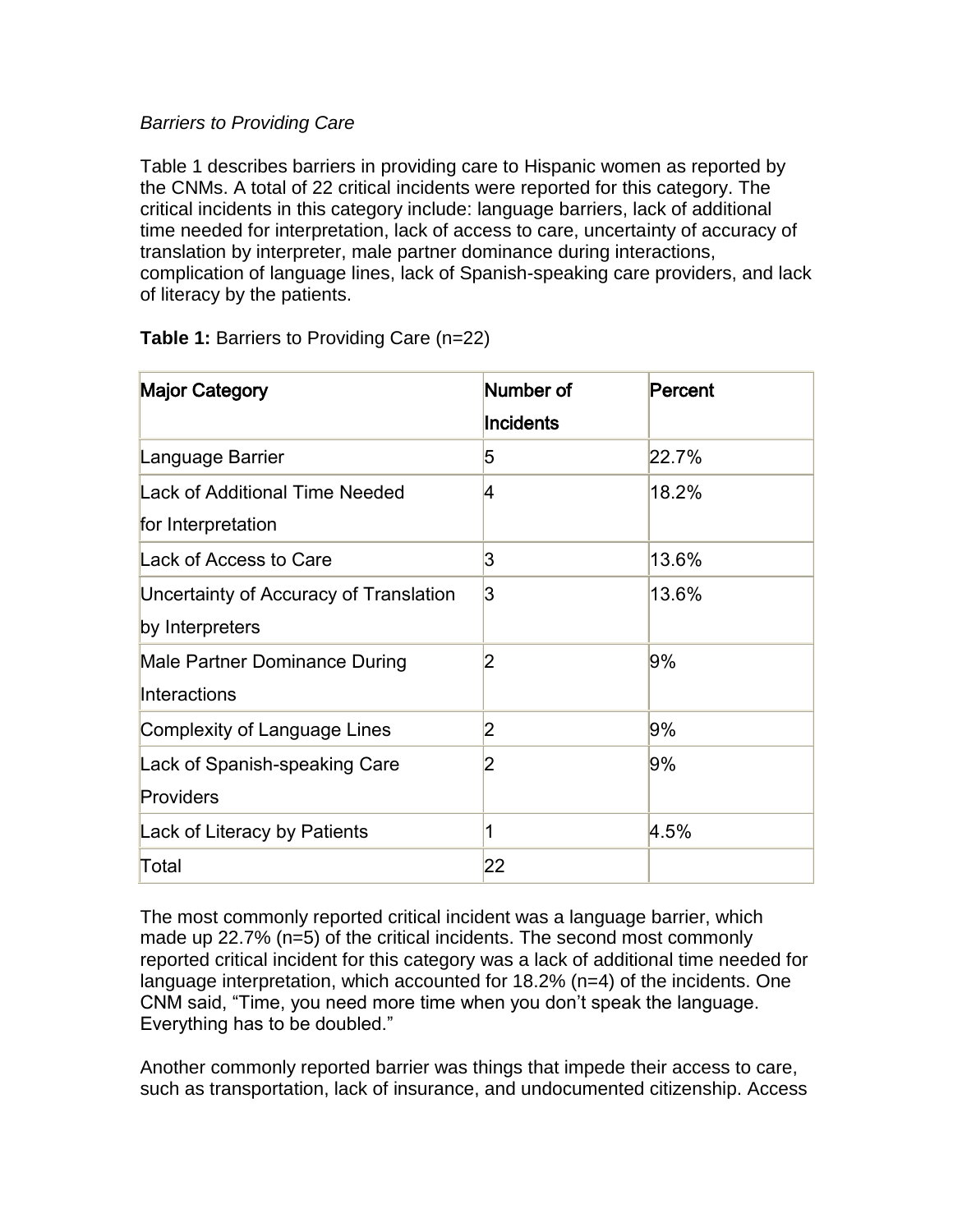to care was reported as a barrier in three (13.6%) incidents. A statement that relates to access barriers is, "Transportation was a barrier. I had to have a lot of flexibility in my schedule with patients. These were all patients who didn"t have any insurance, so lots of them had no transportation."

Getting lost in translation while using an interpreter accounted for 13.6% (n=3) of the critical incidents for this category. For instance, one CNM reported, "I sometimes feel we lose something in the translation. I"m not always sure the information that I"m asking is getting interpreted to the patient correctly."

Many of the participants reported that the male partners of the patients would often times help to translate the conversation. However, this was seen as a barrier, as opposed to being beneficial, 13.6% (n=3) of the time. In regards to male partner dominance during interactions, one CNM said, "…sometimes I find that Hispanic males are very controlling in the interaction between the provider and their wife. Sometimes, they are the ones [that will take over], even if you are directing a question at the patient."

Other statements that pertain to barriers in providing care to Hispanic women as stated by the CNMs in the interviews are as follows:

The complication with using a language line was reported by one CNM as,

"At the hospital, they have a language line, it"s kind of like the last result. It can be helpful, but it's kind of stilted and artificial."

Lack of Spanish-speaking care providers was reported by one CNM as,

"Well it would be helpful if we could all speak the language. That"s the biggest thing. Or, to at least have an interpreter present."

Lack of literacy by the patients was reported by one CNM as,

"Another barrier was literacy. They couldn"t write in English or Spanish. So we had learning brochures and teaching things that I translated into Spanish, [but] we still had to teach it to them."

#### *Resources to Overcome Barriers to Providing Care*

Resources that the CNMs used to overcome barriers to providing care are demonstrated in Table 2. A total of ten critical incidents were reported for this category. The available resources mentioned during interviews included: Spanish-speaking providers, language lines, use of family members, health departments, and use of a 'frequently used phrases' list.

**Table 2:** Resources to Overcome Barriers (n=10)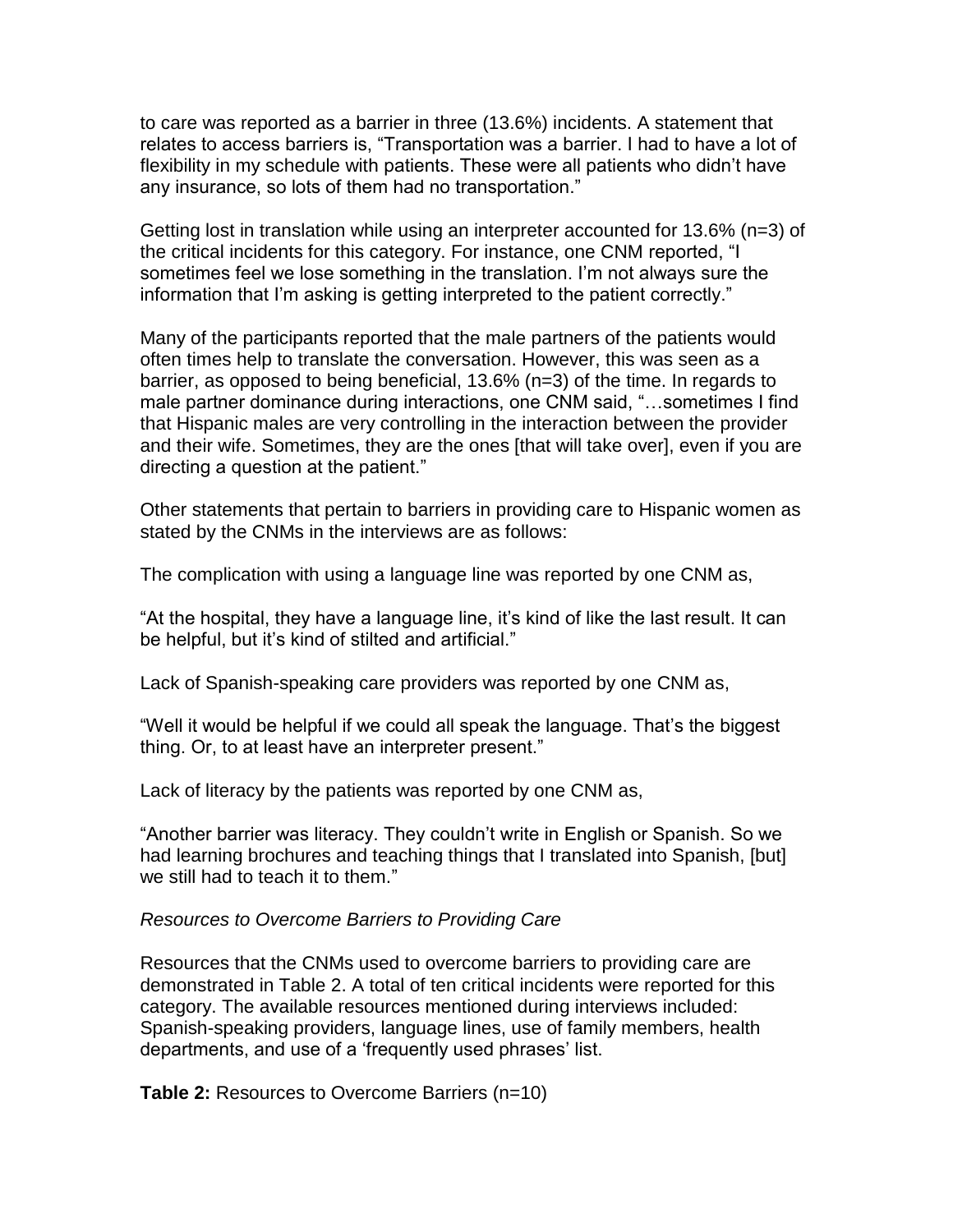| <b>Major Category</b>      | <b>Number of Incidents</b> | Percent |
|----------------------------|----------------------------|---------|
| Spanish-speaking Providers | 3                          | 30%     |
| Language Lines             | 3                          | 30%     |
| Use of Family Members      | 2                          | 20%     |
| <b>Health Departments</b>  |                            | 10%     |
| List of "Frequently Used"  |                            | 10%     |
| Phrases"                   |                            |         |
| Total                      | 10                         |         |

The most commonly used resources reported for overcoming barriers were Spanish-speaking providers and language lines. In both cases, three (30%) critical incidents were reported. In regards to having Spanish-speaking providers, one CNM said, "I think the ideal would be to have providers that do speak Spanish fluently. We have one midwife that does speak Spanish fluently." A statement that pertains to the use of a language line as a resource is, "There is an 800 number at the hospital that we use. You can get an interpreter over the phone."

The second most commonly reported resource to overcome barriers was the use of family members for translation and interpretation, which accounted for 20% (n=2) of the critical incidents. A statement made by a CNM in regards to use of family members is, "We can use their husbands as a means of communication. They tend to know the language better."

Other statements that pertain to resources to overcome barriers are as follows:

A statement that pertains to the use of health departments as a resource was reported by one CNM as,

"The health department is very qualified. They are receiving good care there. They have a WIC program; they have social workers there, and transportation."

A statement that pertains to the use of a "frequently used phrases list was reported as,

"Someone always makes up some kind of cheat sheet, or frequently used phrases to try and help you get through."

*Course Work in Midwifery Program*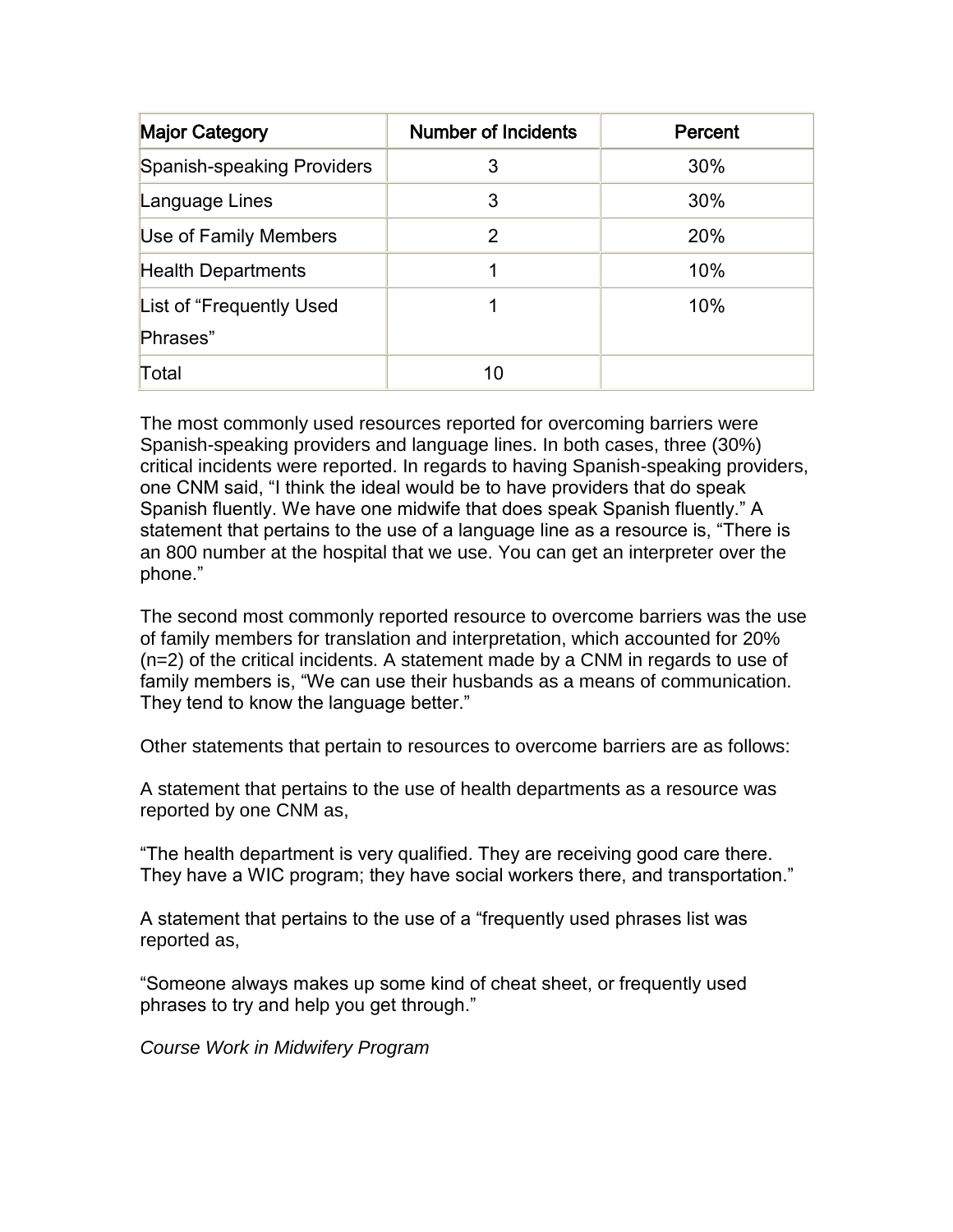There were two critical incidents reported pertaining to the coursework that prepared the CNMs to provide culturally competent care. Four (80%) CNMs reported they had one course in their midwifery program that covered a broad range of cultures. A statement that pertains to this type of course is, "We had to take a course that made us culturally aware of the diverse cultures we were working with."

One (20%) CNM reported that culturally competent care was incorporated throughout all of her classes, rather than having one class reserved for this. She said, "There wasn"t like one course on cultural competency, it was pretty much a part of everything."

# *Attributes Important to Providing Culturally Competent Care*

The attributes reported as important to providing culturally competent care are reported in Table 3. A total of 11 critical incidents were reported for this category. Attributes that were reported include: having an interpreter present, understanding the culture, asking the male partner to step out, trying to make the patient feel less isolated, reading body language, taking time, understanding the language, and recognizing that there are access issues. The most commonly reported attribute was to have access to an interpreter, which accounted for 36.4% (n=4) of the critical incidents. In regards to having an interpreter present, one CNM reported, "We have three or four interpreters. They are available if I need them."

| <b>Major Category</b>           | Number of Incidents | Percent |
|---------------------------------|---------------------|---------|
| Having an Interpreter Present   | 14                  | 36.4%   |
| Understanding the Culture       | 2                   | 18.2%   |
| Asking Male Partner to Step     | 1                   | 9.1%    |
| <b>Making Patient Feel Less</b> |                     | 9.1%    |
| <b>Isolated</b>                 |                     |         |
| Reading Body Language           |                     | 9.1%    |
| <b>Taking Time</b>              | 1                   | 9.1%    |
| Understanding the Language      | 1                   | 9.1%    |
| Total                           | 11                  |         |

**Table 3:** Attributes Important to Providing Culturally Competent Care (n=11)

Other statements pertaining to attributes important to providing culturally competent care are as follows: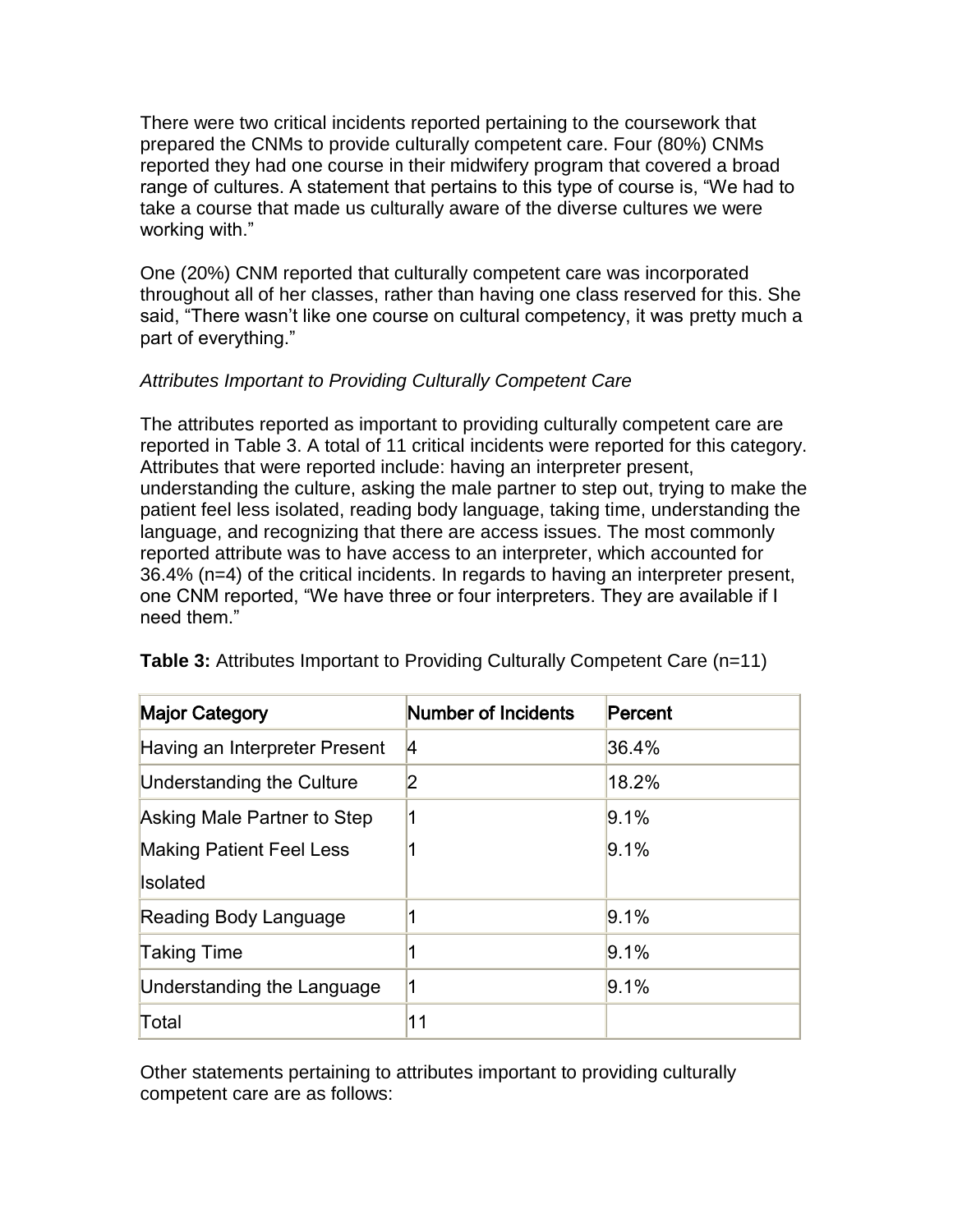A statement in regards to understanding the culture was reported by one CNM as,

"Certainly an understanding of the culture [is important]. Recognizing that they"re going to eat rice and beans everyday and you have to work around that. Family is very important to them, so knowing that."

A statement in regards to asking the male partner to step out of the room was reported by one CNM as,

"I think a lot of times, what I see, is that women don"t speak English, but the men do. And there is a power differential. So, recognizing, not letting the husband always translate, asking him to step out."

Another comment that relates to this topic is,

"It depends on the woman, but I don"t think [Hispanic women] are necessarily as open when their husband is in the room."

A statement that pertains to making Hispanic women feel less isolated was reported by one CNM as,

"I think, first and foremost, [it"s important to] recognize these women as people. Recognizing that just because there is a language barrier, doesn"t mean there is a difference in intelligence."

### **Discussion**

Five CNMs practicing in southeastern North Carolina participated in this qualitative research study to determine their experiences with Hispanic women. The major categories included in this study were (1) experiences with Hispanic women, (2) barriers to providing care, (3) resources to overcome barriers, (4) coursework regarding culturally competent care, and (5) attributes important in providing culturally competent care. It was commonly reported that Hispanic women made up less than 5% of the patient population for the CNMs in this study. The greatest barriers to providing care were language barriers and lack of additional time needed for the use of an interpreter, which coincides with information found in the study by Schaffer (2002). The most often reported resource to overcome barriers to providing care was Spanish-speaking care providers. All CNMs said their midwifery included coursework on providing culturally competent care. The most common type of coursework was a single class that incorporated information from several different cultures. The greatest attributes to providing culturally competent care included having an interpreter available and having an understanding for the Hispanic culture.

### *Limitations*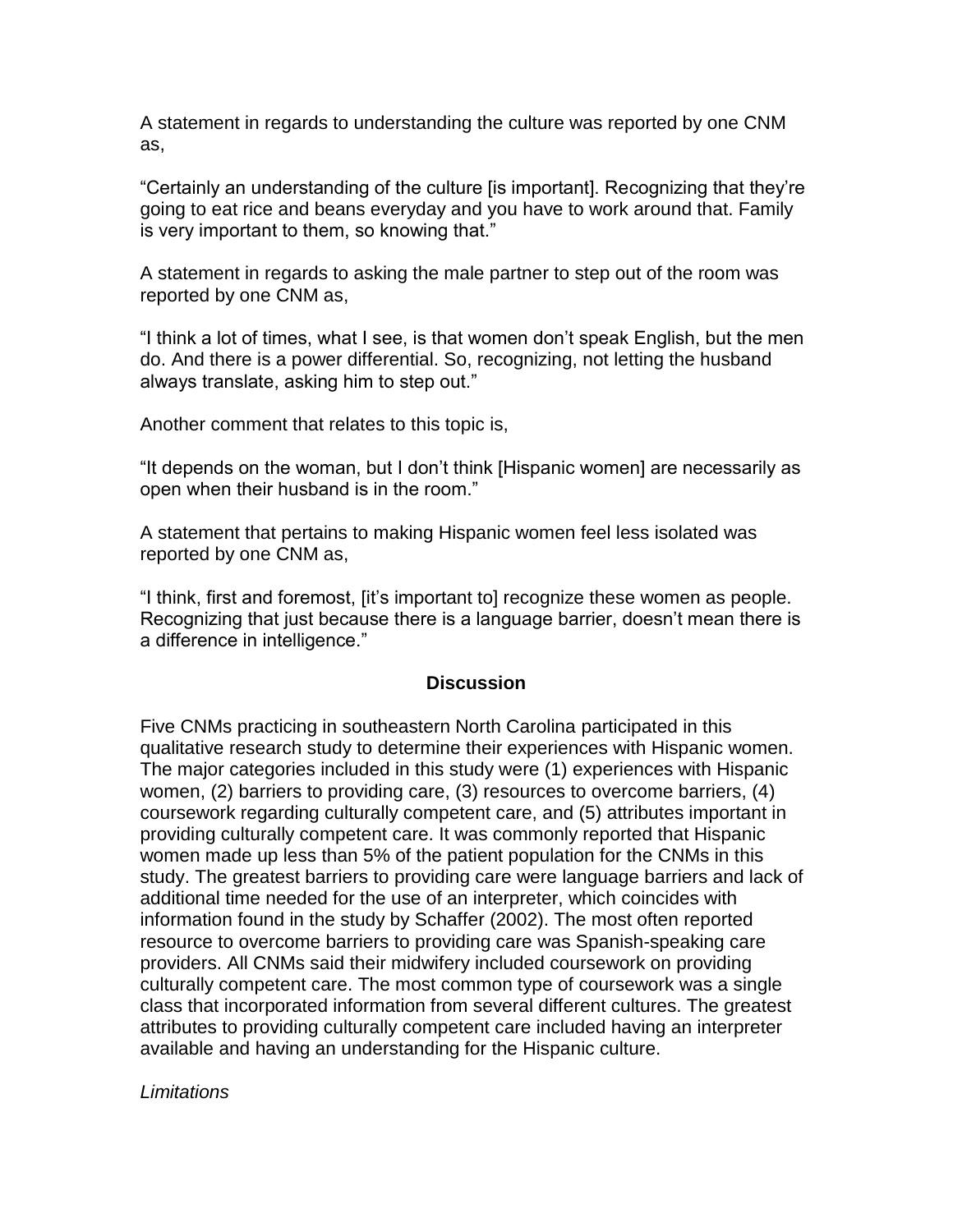Limitations to this study include the size of the sample, the experiences of the sample, and the data analysis procedures which limit the generalizability +of the findings. The small sample size of five CNMs and the somewhat surprising finding that four of the five CNMs reported that Hispanic women comprised 5% or less of their patient population are limitations to the study. Interviews with Hispanic or Spanish-speaking midwives would have strengthened the methodology, however this study was conducted in a rural area of NC, where there were few, if any, Spanish-speaking midwives available for interviews. The setting of this study also made it difficult to generalize the data to larger segments of the population. An additional limitation includes the methodology chosen. Although ideal for this particular study, the Critical Incident Technique is not commonly used in nursing research, likely making it a questionable phenomenon to the reader.

#### *Implications for Nursing Practice*

Barriers to language between the patient and caregiver were the most commonly reported barrier to providing Hispanic women the proper care they deserve. Although it would be ideal for Hispanic patients to have a provider that speaks their language, this is not practical. This implicates the need for CNMs to be aware of the communication barriers and to initiate the use of an interpreter when needed. It was also reported that male partners can often take over the conversation between the caregiver and their wife. In this case, it is important for health care providers to remember who the patient is in certain situations, and to direct their care toward the patient, not their surroundings.

CNMs should also be aware of the financial and transportation barriers that may limit Hispanic women"s access to care. These patients need to be educated on resources available to overcome such issues. There is a need for nurses to have an understanding of the cultural differences of Hispanic women, such as food preferences and the importance of family to them. CNMs should find ways to incorporate such issues into their plan of care. CNMs need to recognize that even though these women may be of a different cultural background, Hispanic women still need the same care that a non-Hispanic woman would receive.

Hispanic women represented less than or equal to five percent of the patient population for four of the five CNMs interviewed. This information coincides with information found in the review of the literature regarding late initiation of prenatal care by Hispanic women. This implicates a need for CNMs to recognize that this population needs education about the risks of not seeking early prenatal care.

This study also proves the need for additional cultural competency courses in midwifery programs. It would be helpful for midwifery programs to offer Spanish, as well as other foreign languages, as an elective course of study.

#### *Implications for Future Research*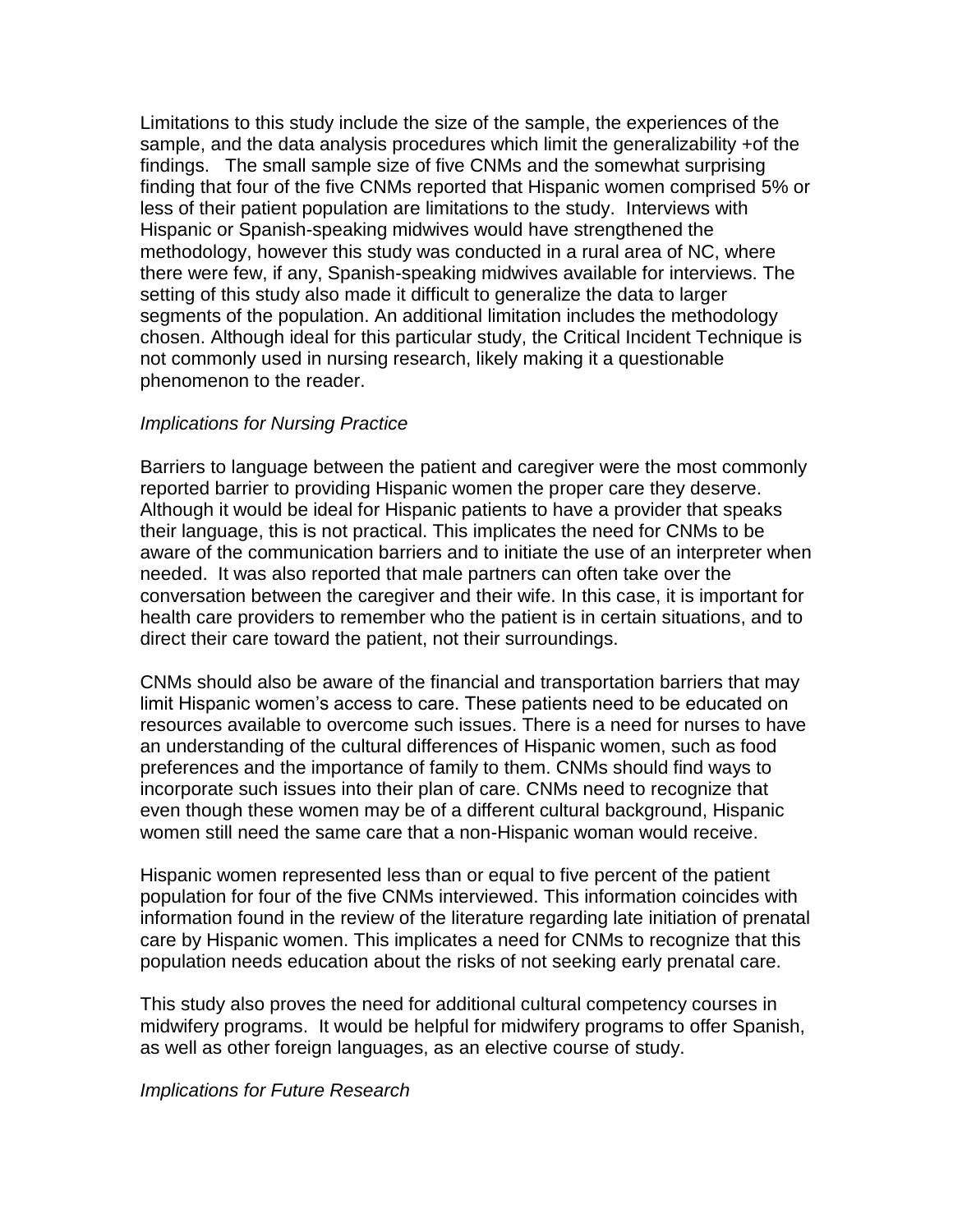Inclusion of a larger sample would be ideal for future research, as well as incorporation of CNMs from regions other than southeastern NC. Interviews with Hispanic patients and providers to determine their views on cultural competency in this setting may also provide relevant information in future research.

# **Conclusion**

The number of Hispanic women in southeastern North Carolina is continuing to rise. Additionally, evidence from the literature review shows poor gynecologic health care trends for this segment of the population. Most barriers mentioned in this study can relate to the issue of having a lack of understanding of the Spanish language. Such barriers make it difficult for CNMs to provide Hispanic women the care they deserve. Also illuminated in this study, is the importance of understanding the different cultural beliefs among Hispanic women and how these beliefs may influence their care. While every provider may not know the language of their patient, it is important that every provider understand something about their patient"s culture and where they come from. For it is this understanding that will change the way they perceive the care they have received.

# **References**

- 1. The News and Observer. Available from: [www.newsobserver.com/news/story/1056555.html](http://www.newsobserver.com/news/story/1056555.html) [Accessed March 15, 2009].
- 2. Census 2000 Brief. Available from: <http://www.census.gov/prod/2001pubs/c2kbr01-3.pdf> [Accessed March 15, 2009].
- 3. North Carolina Department of Health and Human Services. (2006). *Office of Minority Health.* Racial and Ethnic Disparities. North Carolina Women"s Health Report Card. Available from:

[www.cwhr.unc.edu/pdf/2007Reportcard.pdf](http://snrs.org/publications/SOJNR_articles2/www.cwhr.unc.edu/pdf/2007Reportcard.pdf) [Accessed December 3, 2008].

- 4. United States Department of Health and Human Services. Available from: <http://mchb.hrsa.gov/whusa08/more/introduction.html> [Accessed March 15, 2009].
- 5. Vanslyke, J., Baum, J., Plaza, V., Otero, M., Wheeler, C., & Helitzer, D. (2008). HPV and cervical cancer testing and prevention: Knowledge, beliefs, and attitudes among Hispanic women. *Qual Health Res*; 18: 584- 96.
- 6. Kropp, R., Sarnquist, C., Montgomery, E., Ruiz, J., & Maldonado, Y. (2006). A comparison of perinatal HIV prevention opportunities for Hispanic and Non-Hispanic women in California. *AIDS Education and Prevention*; 18: 430-42.
- 7. Kalofonos, I. & Palinkas, L. (1999). Barriers to prenatal care for Mexican and Mexican American women. *Journal of Gender, Culture, and Health*; 4: 135-52.